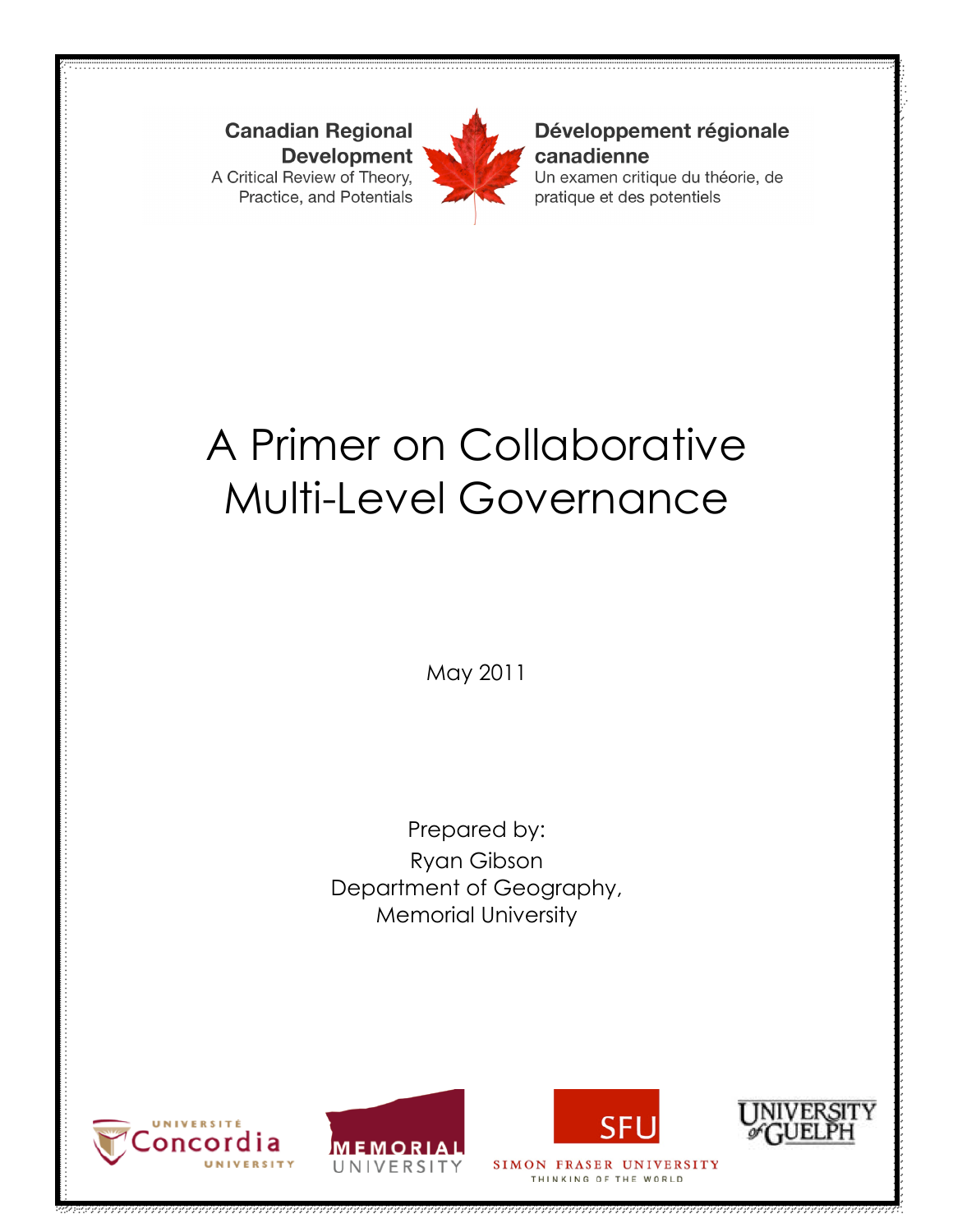## Introduction

Multi-level and collaborative governance are multifaceted concepts grounded in several academic disciplines, government orientations, and community-level experiences. This diverse foundation provides a rich and complex canvass for constructing and operationalizing 'governance'. The fluid and organic definition of governance contributes to the diversified origins of the field of study. The theoretical 'roots' of governance studies can be linked to institutional economics, international relations, organizational studies, development studies, political science, public administration (Stoker, 1998).

Governance, whether in rural or urban areas, emerged principally from the criticism of large central governments' inability to accommodate the preferences of diverse communities or regions (Hooghe & Marks, 2002; Newman *et al.*, 2004; Rosenau, 1997). The multiplicity of opinions represented throughout rural communities in large jurisdictions, such as a province or country, has proven difficult for central governments to address. At the local and regional level, residents, community-serving organizations, and the private sector have sought new forums of decision-making. Woods (2005) describes governance as emerging from periods of paternalist and statist control.

Governance has been used to describe a wide range of processes and activities. Clarity on what is meant by governance is often missing, confusion subsequently often present. Jessop (1995) describes the arrangement of academic governance literature as being eclectic and disjointed. At the center of this 'disjointed' effort is the lack of a clear definition of the central concept of governance. The outcome has been ambiguity regarding the definition, practice, and activities of governance. The eclectic academic approach has been compounded by the multiple uses of governance by government and the popular media. Rhodes (1996) provides a frequently quoted description: "governance signifies a change in the meaning of government, referring to a new process of governing; or a changed condition of ordered rule; or the new method by which society is governed" (p. 652-3).

Two further key characteristics of governance are the blurring of boundaries and internally imposed structure(s). Consistently within the literature on governance is the recognition that the boundary between the public and private sectors is blurred (Stoker, 1998). Arrangements of collaboration, partnership, or networking between the public and private sector serve to re-define previously static definition of roles. A second clear characteristic is the acknowledgment that the structure(s) of governance are internally created and sustained by stakeholders (Kooiman & Van Vliet, 1993; Stoker, 1998). Government, regardless of level, can not externally impose a structure or system of structures to generate new governance arrangements. Further, governance structures do not rest on recourse to the authority of government; rather, governance structures are accountable to stakeholders engaged in the process (Stoker, 1998).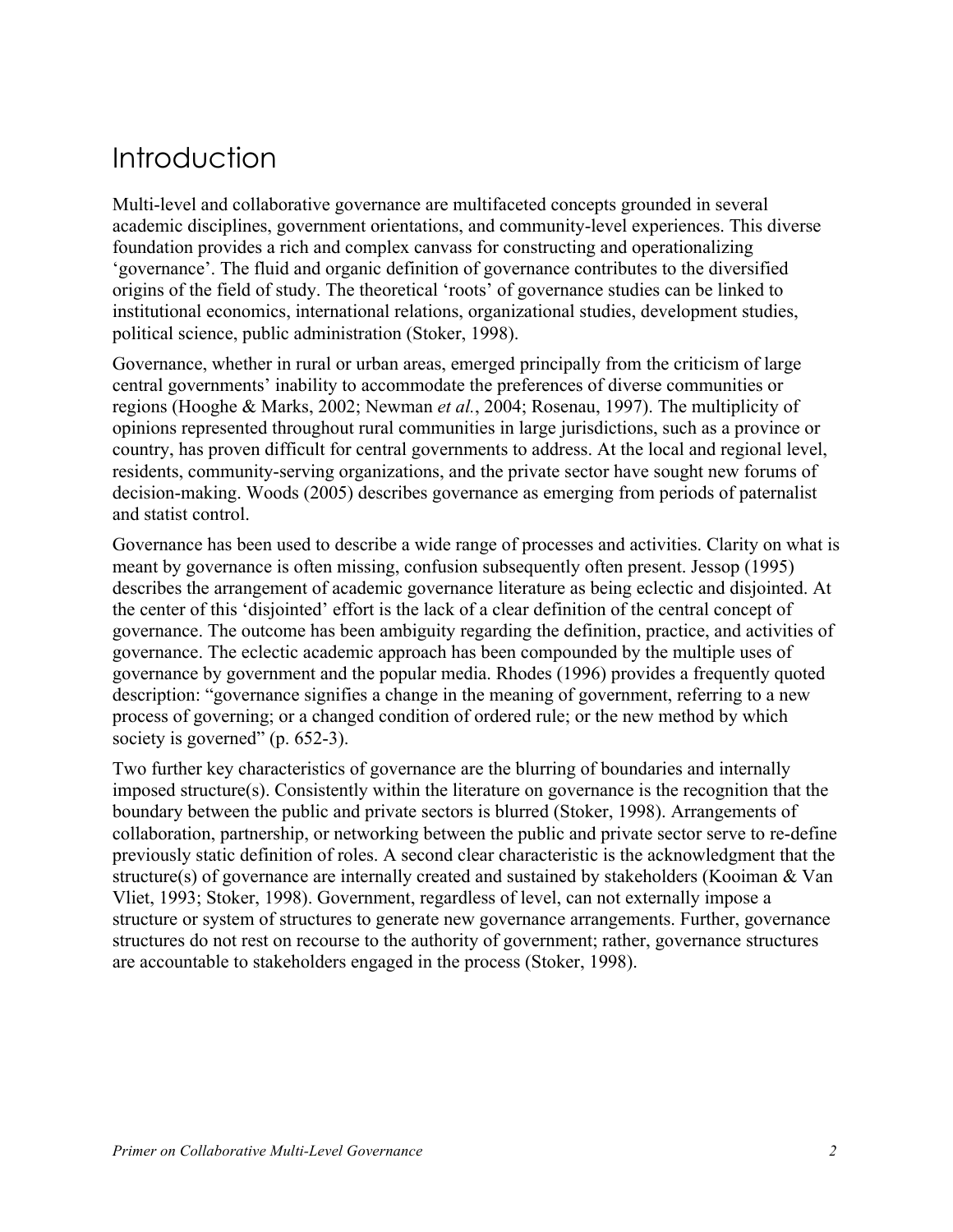### Governance Propositions and Distinguishing **Characteristics**

Stoker (1998) proposed five propositions of governance, which have been utilized throughout much of the governance literature:

- 1. governance refers to a set of institutions and actors that are drawn from but also beyond government.
- 2. governance identifies the blurring of boundaries and responsibilities for tackling social and economic issues.
- 3. governance identifies the power dependence involved in the relations between institutions involved in collective action.
- 4. governance is about autonomous self-governing networks of actors.
- 5. governance recognizes the capacity to get things done which does not rest on the power of government to command or use its authority. It sees government as able to use new tools and techniques to steer and guide.

Further to Stoker's propositions Woods and Goodwin (2003) identified five changes to distinguish the transition from government to governance, particularly within rural contexts. First, there is a reduction of central government activities through processes and activities such as deregulation and privatization of crown corporations. Second, the central government transfers responsibilities to local citizens and community-serving organizations. Third, central governments seek avenues to harmonize rural policy delivery through partnerships and/or amalgamation of government departments and agencies. Fourth, there are amendments to local government to increase power, responsibilities, and finances. And finally, local rural institutions are re-organized to address regional issues. Woods (2005) notes "collectively, these changes have been argued to represent a transition from a system of 'rural government' to one of 'rural governance'" (p. 163).

## Definitions of Multi-Level and Collaborative Governance

Although academia, government, and non-governmental agencies have proposed definitions of governance, consensus does not exist on a single accepted definition. Abdellatif (2003) notes, "governance as a theoretical construct is not only in an embryonic state, but its formulation also differs among researchers depending on their ideological convictions" (p. 3). An assortment of governance definitions from academia are listed below:

"New styles of governing that operate not only through the apparatuses of the sovereign state but also through a range of interconnecting institutions, agencies, partnerships, and initiatives in which the boundaries between the public, private, and voluntary sectors become blurred. The actors and organizations engaged in governance exhibit differing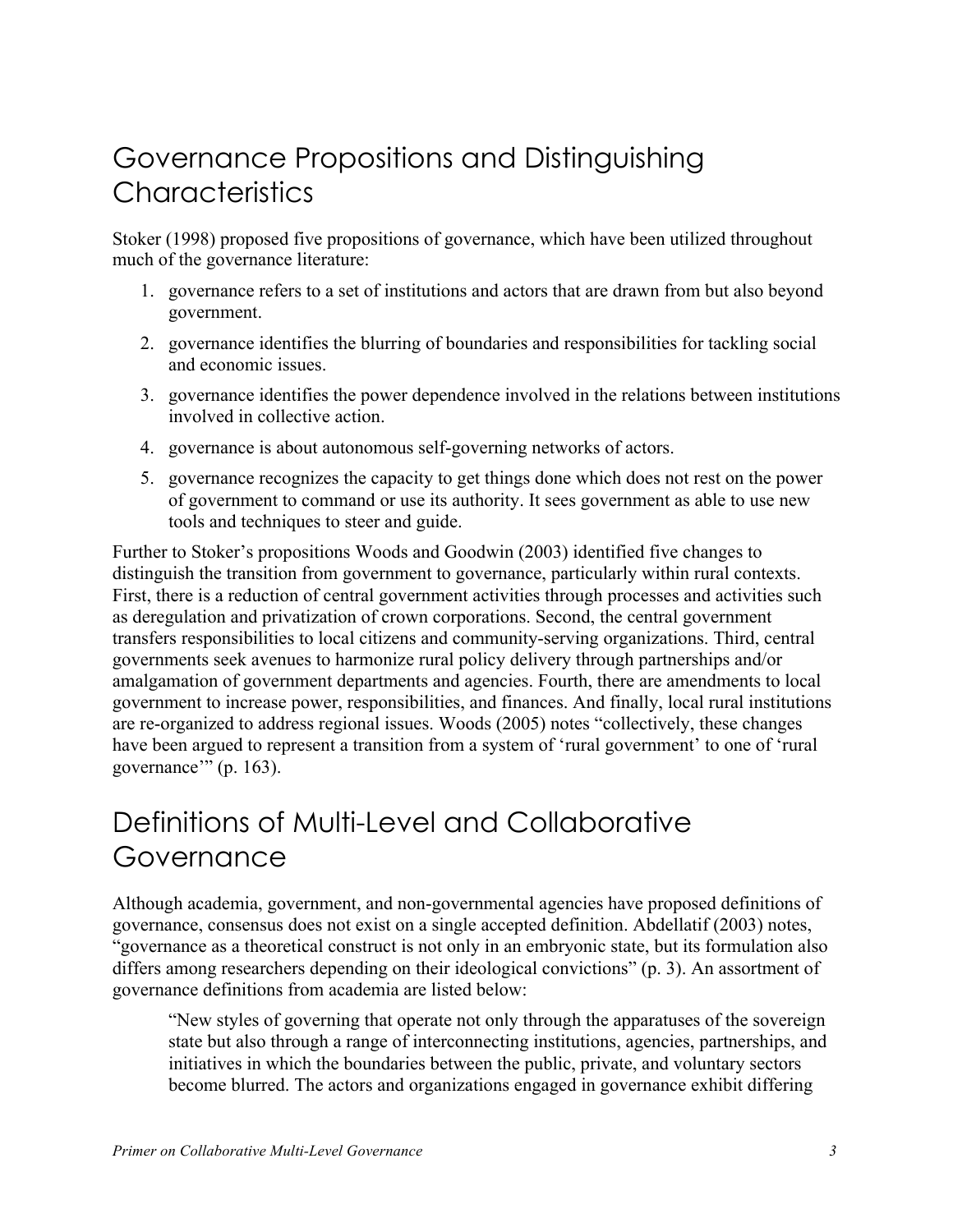degrees of stability and longevity, take a variety of forms and operate at a range of scales above, below, and coincident with that of the nation-state." (Woods, 2005, p. 164)

"The processes and institutions, both formal and informal, that guide and restrain the collective activities of a group" (Keohane & Nye, 2000, p. 12)

"Governance is the interactions among institutions, processes, and traditions that determine how power is exercised, how decisions are taken on issues of public and often private concern, and how citizens or other stakeholders have their say" (Abrams et al., 2003, p. 11)

"The process whereby an organization or society steers itself" (Rosell, 1992, p. 23)

"governance reflects a sharing of power and broadening of the policy sphere to include networks of government, private sector, and civil society actors" (Vodden, 2009).

Definitions of governance from international organizations and non-governmental agencies include:

"Governance is about power, relationships, and accountability: who has influence, who decides, and how decision-makers are held accountable" (Institute on Governance, 2002, p. 3)

"The process of governing by public policy networks that include both public and private sector actors" (D'Aoust, 2000)

"The use of political authority and exercise of control in a society in relation to the management of its resources for social and economic development" (OECD, 1993)

Throughout all definitions of governance, regardless of proponent, four commonalities can be found. First, governance is a process. The process may be either formal or informal. Formal processes may involve legal agreements among partners whereby informal processes may involve a commitment by stakeholders to work together. Second, partnerships are essential in governance. The number and types of partnerships are dictated by the purpose of the governance arrangement; however, partners should include local residents, community/regional-serving organizations, the public sector, and the private sector. Third, governance requires collective decision-making by stakeholders. It is suggested the process of decision-making should strive for consensus, realizing however, it may not always be attainable. Finally, governance represents a new method of engagement distinct from government. The process is characterized by a local/regional level emphasis with the engagement of stakeholders in an autonomous and legitimate organization and/or process.

Building on the general understandings of governance, two prominent forms of governance are reviewed: collaborative and multi-level. Each governance model is discussed from the perspective of key characteristics. A multitude of additional forms of governance are documented in the literature, including good governance (Leftwich, 1994; Weiss, 2000), partnerships (Ansell, 2000; Bache, 2000), policy networks (Bogason & Toonen, 1998; Lowndes & Skelcher, 1998), and contemporary governance (Magnette, 2003). Each model of governance proposes a slightly different emphasis, which makes the models more or less appropriate depending on the local context.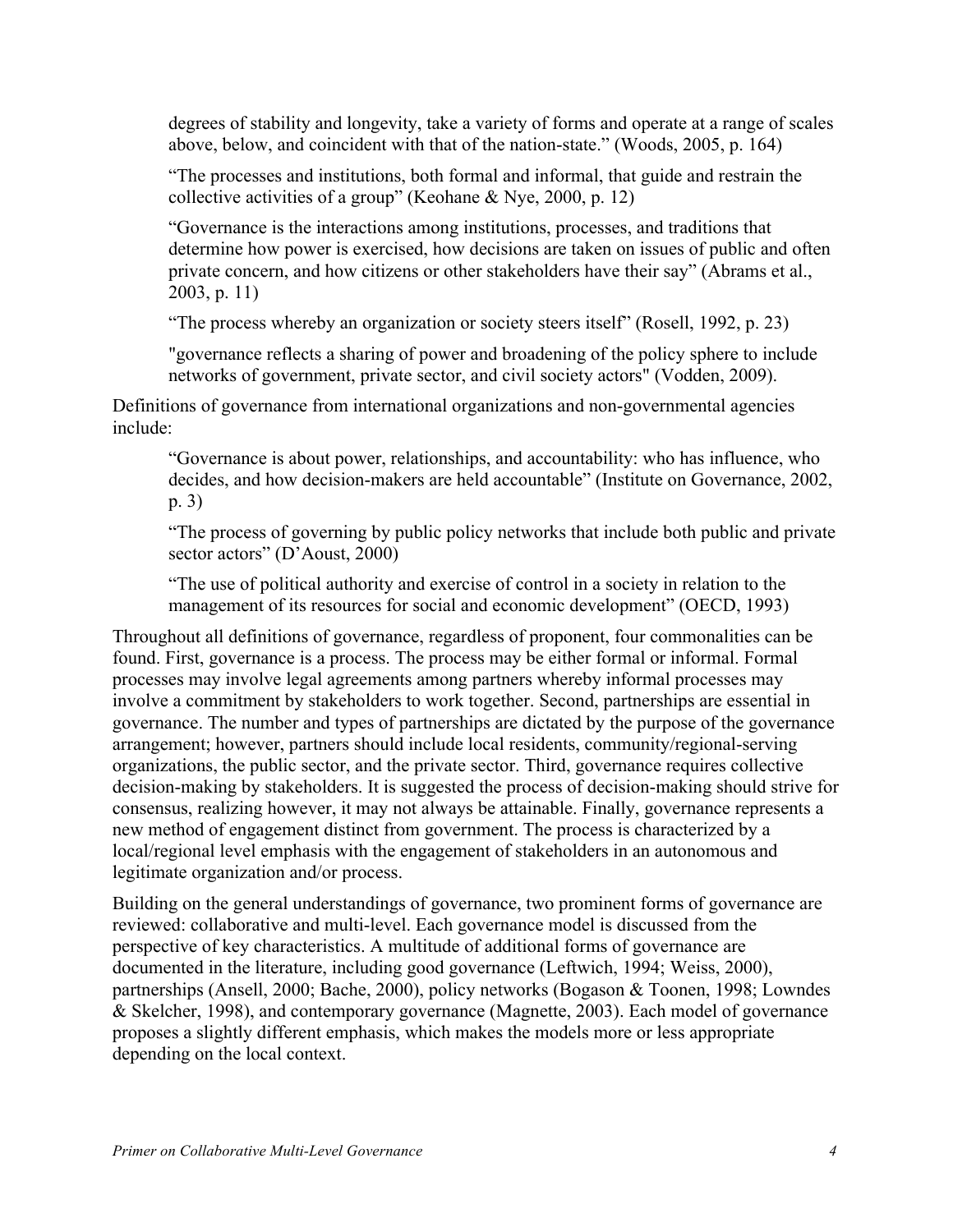#### *Collaborative Governance*

In 2007, Ansell and Gash proposed a collaborative governance theoretical framework, emerging emerged as a response to failures of implementation of policies and programs at the community level (Fung & Wright, 2001). Ansell and Gash (2007) define collaborative governance as an "arrangement where one or more public agencies directly engage non-state stakeholders in a collective decision-making process that is formal, consensus-oriented, and deliberative and that aims to make or implement public policy or manage programs or assets" (p. 2). Ansell and Gash (2007) highlight six important criteria for collaborative governance:

- $\blacksquare$  the collaborative governance forum is initiated by public agencies or institutions,
- participants in the governance forum include non-government actors,
- participants engage directly in the decision making process, not just consulted,
- the governance forum is formally organized and meets collectively,
- the governance forum aims to make decisions by consensus, and
- $\blacksquare$  the focus of collaboration is on public policy or public management.

According to Ansell and Gash (2007), governance processes need to include all six criteria to be categorized as collaborative governance. This criteria list is not a recipe for success, but rather a list of core components. The collaborative governance model (see Figure 1) outlines the conditions for the emergence of new governance, requirements to facilitate the process, and description of the collaborative process.



Figure 1: Model of Collaborative Governance

Source: Ansell & Gash, 2007, p. 8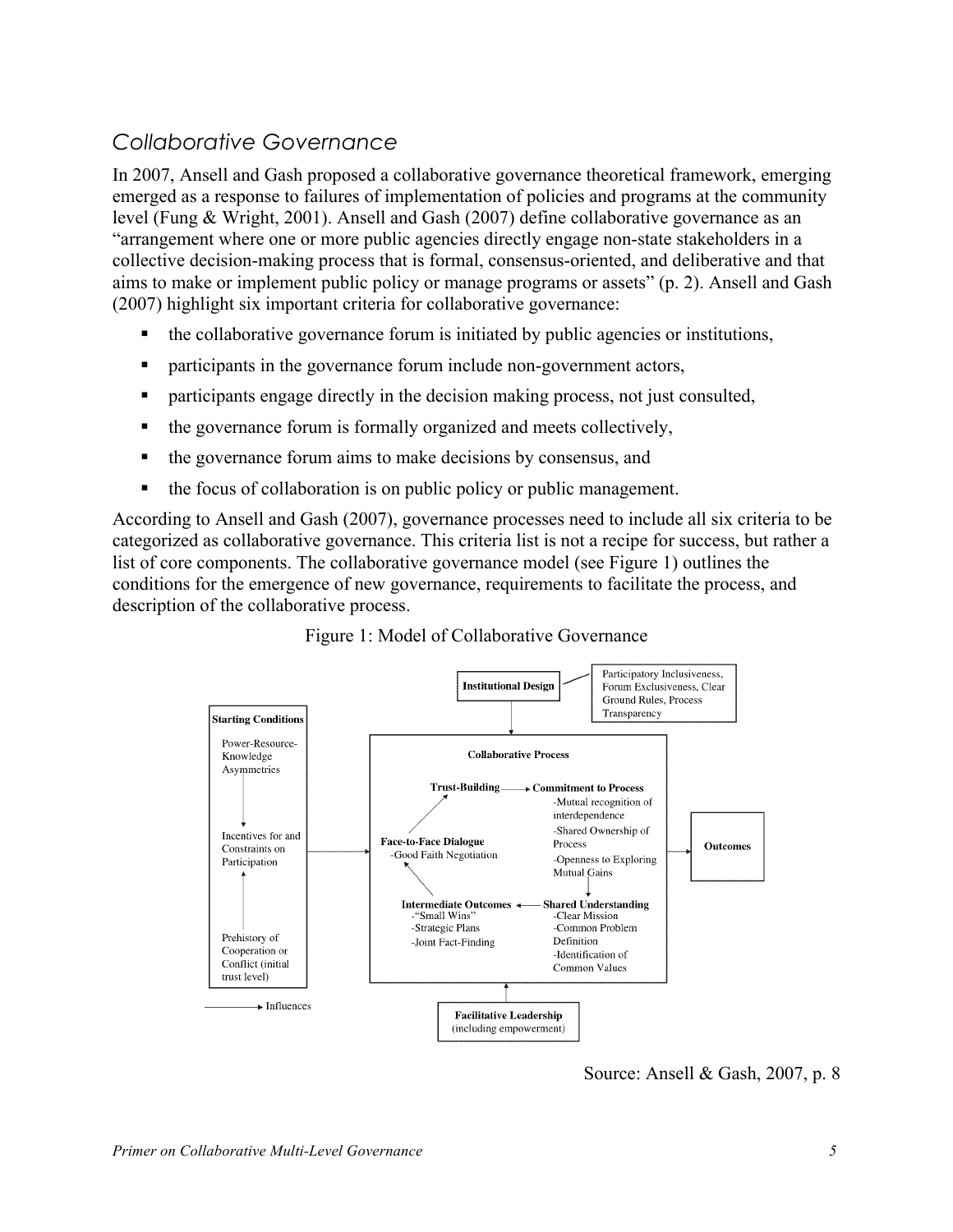#### *Multi-Level Governance*

Multi-level governance is the dispersion of governance across multiple jurisdictions, such that decision-making is shared among multiple actors at different levels (Hooghe & Marks, 2002; Marks et al., 1996). Bache & Flinders (2004) note a key feature of multi-level governance is the "dispersion of central government authority both vertically to actors located at other territorial levels, and horizontally, to non state-actors" (p. 4). This notion of authority as being polycentric is critical (Conzelmann, 1998, Benz & Eberlein, 1999). Furthermore, negotiation and nonhierarchical exchanges between levels of government and horizontal relationships are seen to be important features (Peters & Pierre, 2004).

Hooghe and Marks (2002) proposed two distinct types of multi-level governance: Type I and Type II. The foundation for Type I multi-level governance is federalism whereby power sharing is conducted on few levels. Type I multi-level governance consists of a central government and a system of non-intersecting sub-government levels. Governance levels do not overlap and can be viewed as nested to ensure only there is only one relevant jurisdiction at any scale. The purpose of Type I multi-level governance is quite general, with authorities across a number of areas.

The foundation for Type II multi-level governance is a series of jurisdictions operating at multiple territorial scales that are task-specific, such that residents are served by a variety of public agencies rather than the government. In Type II multi-level governance jurisdictions are organically structured to meet the changing needs of community residents. As such, the boundaries and membership within the jurisdictions can fluctuate from year to year. It is important to note the rules governing the creation and operation of Type II jurisdictions vary widely.

Research on multi-level governance has largely been focused in Europe, dominantly around the European Commission and European Union. The applicability of multi-level governance outside of the supra-national entity of the European Union is a challenge. In addition, multi-level governance has been depicted as a stronger descriptive tool, as opposed an explanatory tool (Conzelmann, 2008).

Based on the above, the definition of collaborative multi-level governance this research initiative adopts governance refers to a process and institutions, distinct from government, built on the foundations of collaboration and multi-level partnerships among community-based organizations, statutory agencies, and the private sector engaged. Governance empowers the regions through sharing of power and collective decision-making.

# Challenges to Collaborative Multi-Level Governance

Emergent collaborative governance processes encounter a number of challenges. Booher (2004) articulates four key challenges for emerging governance.

#### *Pluralism*

Pluralism, the idea the public is neither informed enough nor inclined to be active in public policy, serves as a deterrent to new governance processes. Pluralism leads the public to assume new governance processes lack authority and legitimacy because it operates outside the traditional realm of accountability that people are familiar with.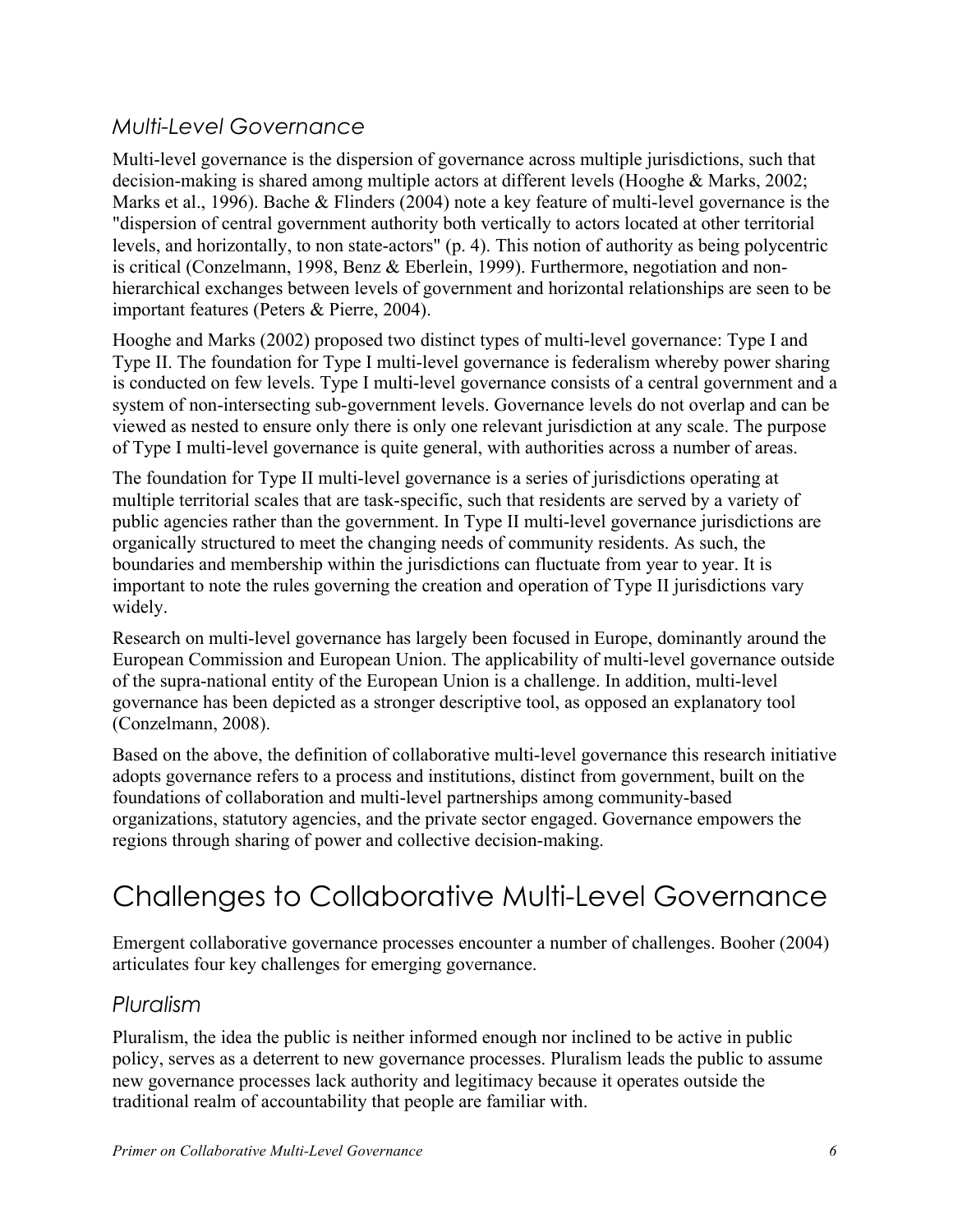#### *Activism*

The role of partnership in collaborative governance may initially appear to be at odds with activism, or the need to confront injustices with activism. Individuals and stakeholders may feel collaborative governance sets unacceptable constraints on the terms of engagement, hence tying the hands of activists.

#### *Institutional Challenges*

Collaborative governance often diverges from the current political and bureaucratic styles involving adversarial and hierarchical relationships. Existing adversarial relationships can be difficult to change and serve to challenge the ability of collaborative governance to bring all stakeholders together.

#### *Transaction Challenges*

A prerequisite of collaborative governance, much like any new style of governing or partnership building, is time, financial resources, and support. Stakeholders need to recognize these requirements and be prepared to make the necessary investments while acknowledging potential opportunities and risks.

### Summary

The literature of new regionalism is nascent, similar to the emerging literature of governance (Douglas, 1998). New regionalism articulates the resurgence of regional development due to the inability of neo-liberalism, Keynesianism, and post-Fordism to generate responses to spatial inequalities. Governance is a critical component of new regionalism, such that Wallis (2002) declared, "new regionalism is all about governance" (p. 2). The region, as indicated by Markey et al. (2008) and Polèse (1999), is a manageable scale for designing regional development policies and programs. New regionalism represents a movement by the nation states to shift towards pluralistic governance to better respond and coordinate policies and programs at the regional level (Bellamy et al., 2003; Carley, 2006; OECD, 2004; Pike, Rodríguez-Pose, & Tomaney, 2006). The literature of new regionalism, spanning both North American and Western European researchers, advocates partnerships and strategic alliances as critical for service and program delivery in the global economy (McDonald et al., 2008; Morgan, 2004; Pike et al., 2006). Unlike previous approaches to regional development, new regionalism utilizes partnerships and networks to exchange information (McDonald et al., 2008). The development of partnerships, networks, and coalitions facilitates a placed based alliance of key economic, social, and political actors (Pike, Rodríguez-Pose, & Tomaney 2006; Keating, 2000). These partnerships, networks, and coalitions can tackle complex challenges and opportunities provided their composition consists of a plurality of public and private actors (Rhodes, 2000).

The dynamics of the shifting patterns of governing in rural areas is of vast interest and importance to rural communities, government, and academia. In a similar manner to how Douglas (1998) describes the region as a contested concept, so too are the concepts of governance and new regionalism. Both emerging concepts provide opportunities to enhance the collective understanding of shifts in governing. This proposed research will employ the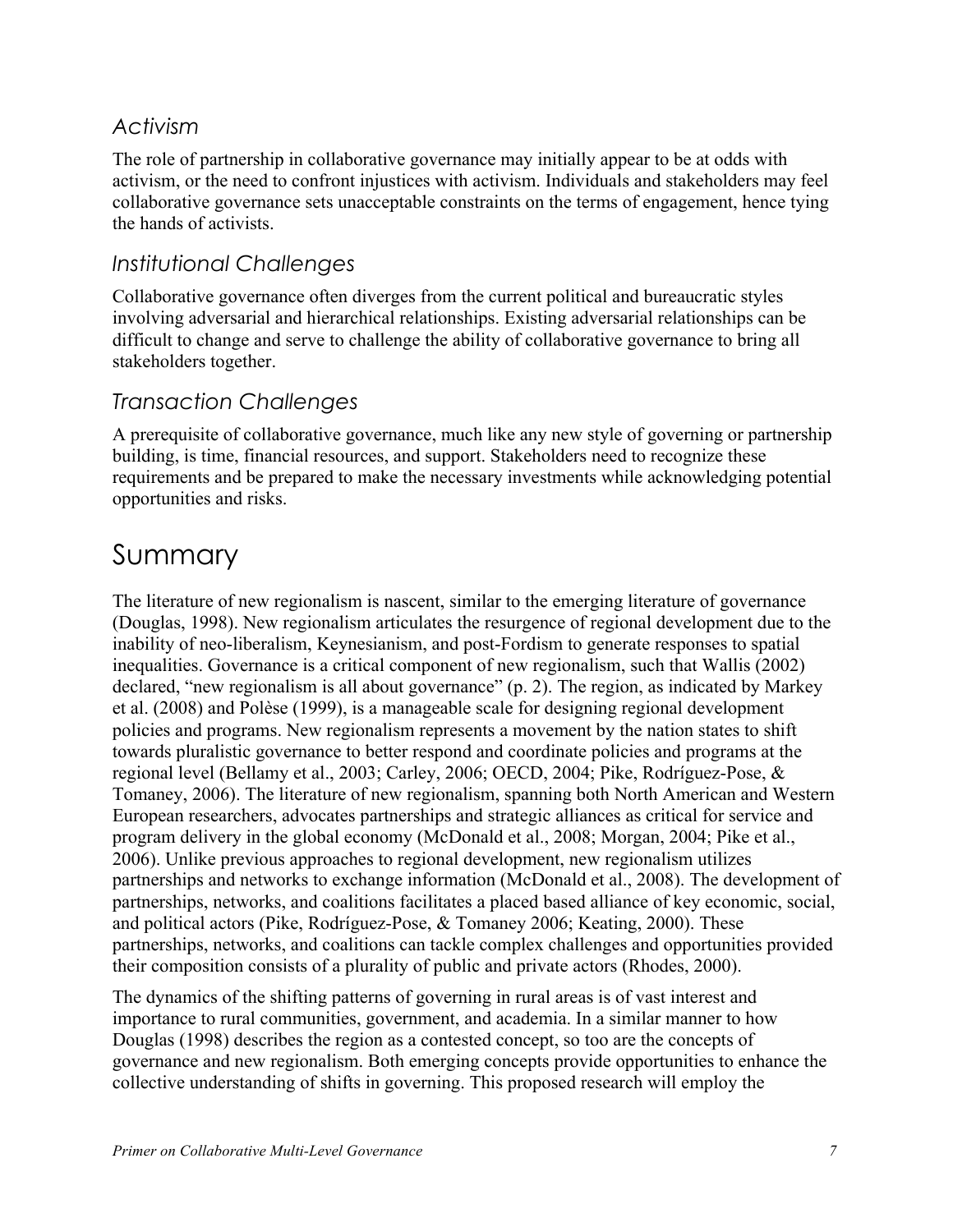collaborative governance framework to empirically measure governance in two rural areas. The results of the research will advance both nascent concepts.

Heeding to Stoker's call for the use of frameworks to describe changes in governance, this research will investigate collaborative multi-level governance initiatives across Canada. The research focuses on measuring the blurring of responsibilities, understanding how accountability emerges.

### References

- Abdellatif, A. (2003). Good governance and its relationship to democracy and economic development. Presented at the *Global Forum III on Fighting Corruption and Safeguarding Integrity,* Seoul, South Korea.
- Abrams, P., Borrini-Feyerabend, G., Gardner, J., & Heylings, P. (2003). *Evaluating governance: A handbook to accompany a participatory process for a protected area*. Ottawa: Parks Canada and TILCEPA.
- Ansell, C., & Gash, A. (2007). Collaborative governance in theory and practice. *Journal of Public Administration Research and Theory, 18*(4), 543-571.
- Bellamy J., Meppem, T., Goddard, R., & Dawson, S. (2003). The changing face of regional governance for economic development: Implications for local government. *Sustaining Regions, 2*(3), 7-17.
- Benz, A., & Eberlein, B. (1999). The Europeanisation of regional policies: Patterns of multilevel governance. *Journal of European Public Policy, 6*(2), 329-348.
- Bogason, P., & Toonen, T. (1998). Networks in public administration. *Public Administration, 76*(2), 205-227.
- Booher, D. (2004). Collaborative governance practices and democracy. *National Civic Review, Winter,* 32-46.
- Carley M. (2006). Partnership and statutory local governance in a devolved Scotland. *The International Journal of Public Sector Management*, *19*(3), 250-260.
- Conzelmann, T. (2008). Towards a new concept of multi-level governance? Paper presented at *The (new) Concept of Multilevel Governance*, Brussels, BE.
- D'Aoust, R. (2000). *Conference on modernizing governance.* Ottawa: Canadian Centre for Management Development.
- Douglas, D. (1998). *Rural regional development planning: Governance and other challenges in the new EU*. Presented to the 18th European Advanced Studies Institute in Regional Studies, Lodz-Cracow, Poland.
- Fung, A., & Wright, E. (2001). Deepening democracy: Innovations in empowered participatory governance. *Politics & Society, 29*, 5-41.
- Hooghe, L., & Marks, G. (2002). Types of multi-level governance. *Cashiers Européens de Sciences Po, 3*.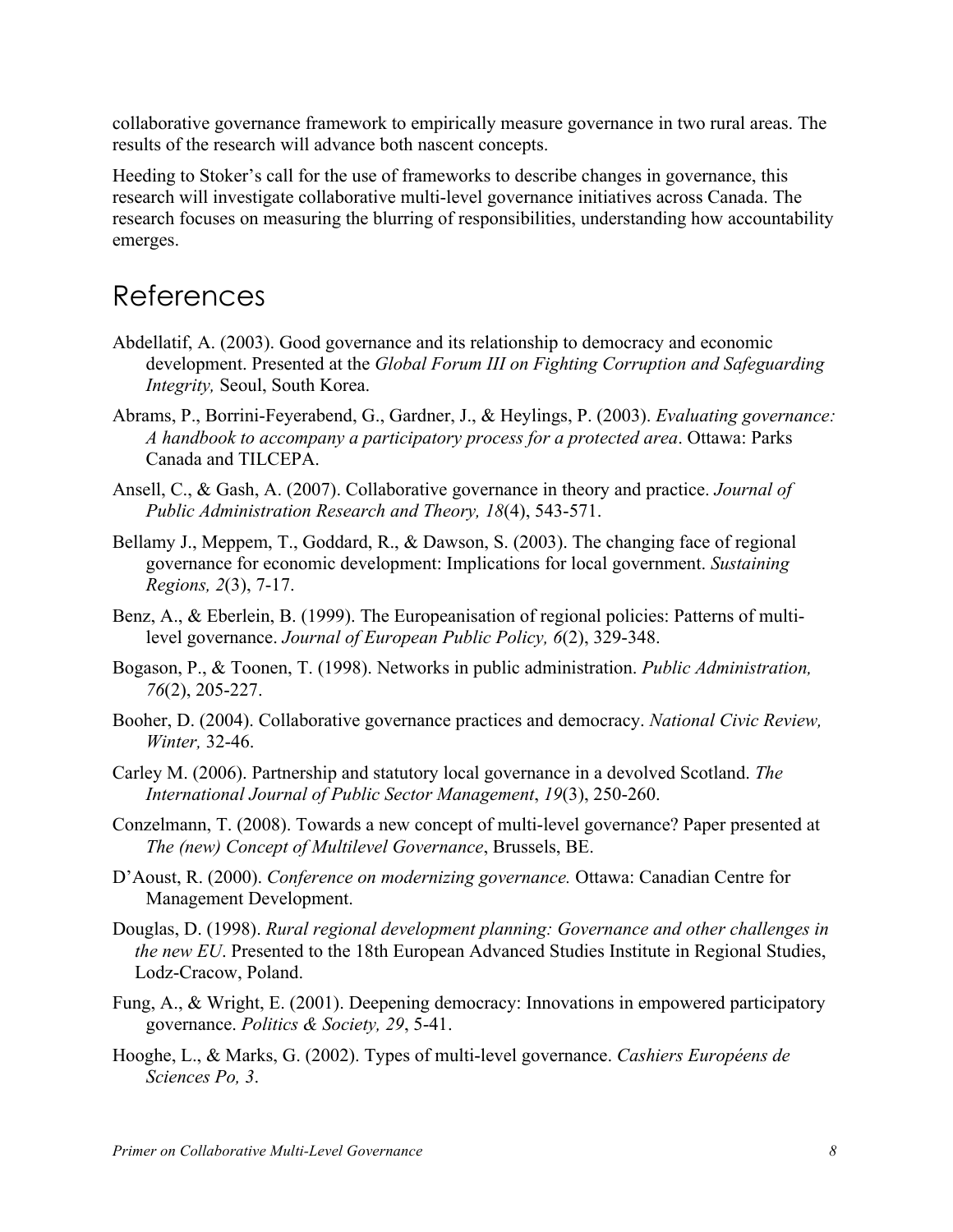- Institute on Governance (2002). *Governance principles for protected areas in the 21st century*. Ottawa: Author.
- Jessop, B. (1995). The regulation approach and governance theory: Alternative perspectives on economic and political change. *Economy and Society*, 24(3), 307-333.
- Leftwich, A. (1994). Governance, the state and the politics of development. *Development and Change, 25*(2), 363-386.
- Lowndes, V., & Skelcher, C. (1998). The dynamics of multi-organizational partnerships: An analysis of changing modes of governance. *Public Administration, 76*(2), 313-333.
- Keating, M. (1998). *The new regionalism in Western Europe: Territorial restructuring and political change*. Cheltenham: Edward Elgar.
- Keohane, R., & Nye, J. (2002). Governance in a globalizing world. In R. Keohane (Ed.) *Power and Governance in a Partially Globalized World* (pp. 1-41). London: Routledge.
- Kooiman, J., & Van Vliet, M. (1993). Governance and public management. In K. Eliassen & J. Kooiman (Eds.) *Modern Governance* (pp. 1-9). London: Sage.
- Magnette, P. (2003). European governance and civic participation: Beyond elitist citizenship? *Political Studies, 51*(1), 144-160.
- Marks, G., Hooghe, L., & Blank, K. (1996). European integration from the 1980s: State-centric v. multi-level governance. *Journal of Common Market Studies, 34* (3), 341-378.
- McDonald, C., Rainnie, A., Kirk-Brown, A., & Frost, L. (2008). The new regionalism and the role of intermediary organizations in regional development. Paper presented at the *Regions: The Dilemmas of Integration and Competition* conference, Prague, CZ.
- Morgan, K. (2004). Sustainable Regions: Governance, Innovation and Scale. *European Planning Studies, 12*(6), 871-889
- Newman, J., Barnes, M., Sullivan, H., & Knops, A. (2004). Public participation and collaborative governance. *Journal of Social Policy, 33*(2), pp. 203–223.
- Organisation for Economic Cooperation and Development (2004). *Local governance and the drivers of growth*. Paris: Author.
- Organisation for Economic Cooperation and Development (1993). *Orientations to participatory development and good governance*. Paris: Author.
- Peters, B., & Pierre, J. (2000). Developments in intergovernmental relations: Towards multilevel governance. *Policy and Politics, 29*, 131-135.
- Pike, A., Rodríguez-Pose, A., & Tomaney, J. (2006). *Local and regional development*. London: Routledge.
- Polèse, M. (1999). From regional development to local development: On the life, death, and rebirth (?) of regional science as a policy relevant science. *Canadian Journal of Regional Science/Revue canadienne des sciences régionales, 12*(3), 299-314.
- Rosenau, J. (1997). *Along the domestic-foreign frontier: Exploring governance in a turbulent world*. Cambridge: Cambridge University Press.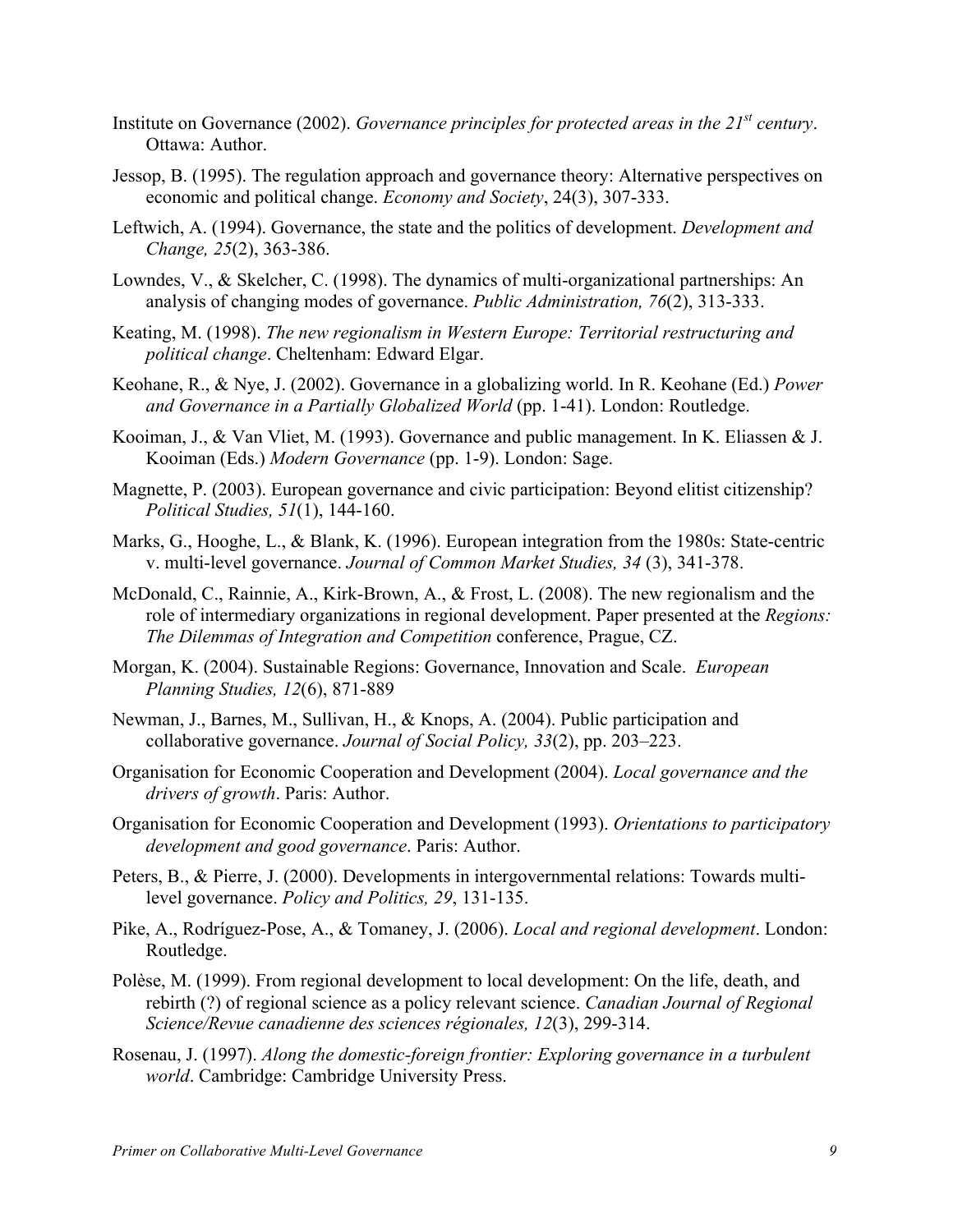- Rhodes, R. (2000). The governance narrative: Key findings and lessons from the ERCS's Whitehall programme. *Public Administration, 78*(2), 345-363.
- Rhodes, R. (1996). The new governance: Governing without government. *Political Studies, 44*, 652-667.
- Rosell, S. (1992). *Governing in an information society*. Montréal: Institute for Research in Public Policy.
- Stoker, G. (1998). Governance as theory: Five propositions. *International Social Science Journal, 50*, 17–28.
- Vodden, K. (2009). Experiments in collaborative governance on Canada's coasts: Challenges and opportunities in governance capacity". In L. Felt, R. Greenwood, and G. Baldacchino (Eds.) *Remote control: Lessons in governance from small places*. St John's, NL: Institute of Social and Economic Research.
- Wallis, A. (2002). *The new regionalism*. Edmonton: University of Alberta and Alberta Municipal **Affairs**
- Weiss, T. (2000). Governance, good governance and global governance: Conceptual and actual challenges*. Third World Quarterly, 21*(5), 795-814.